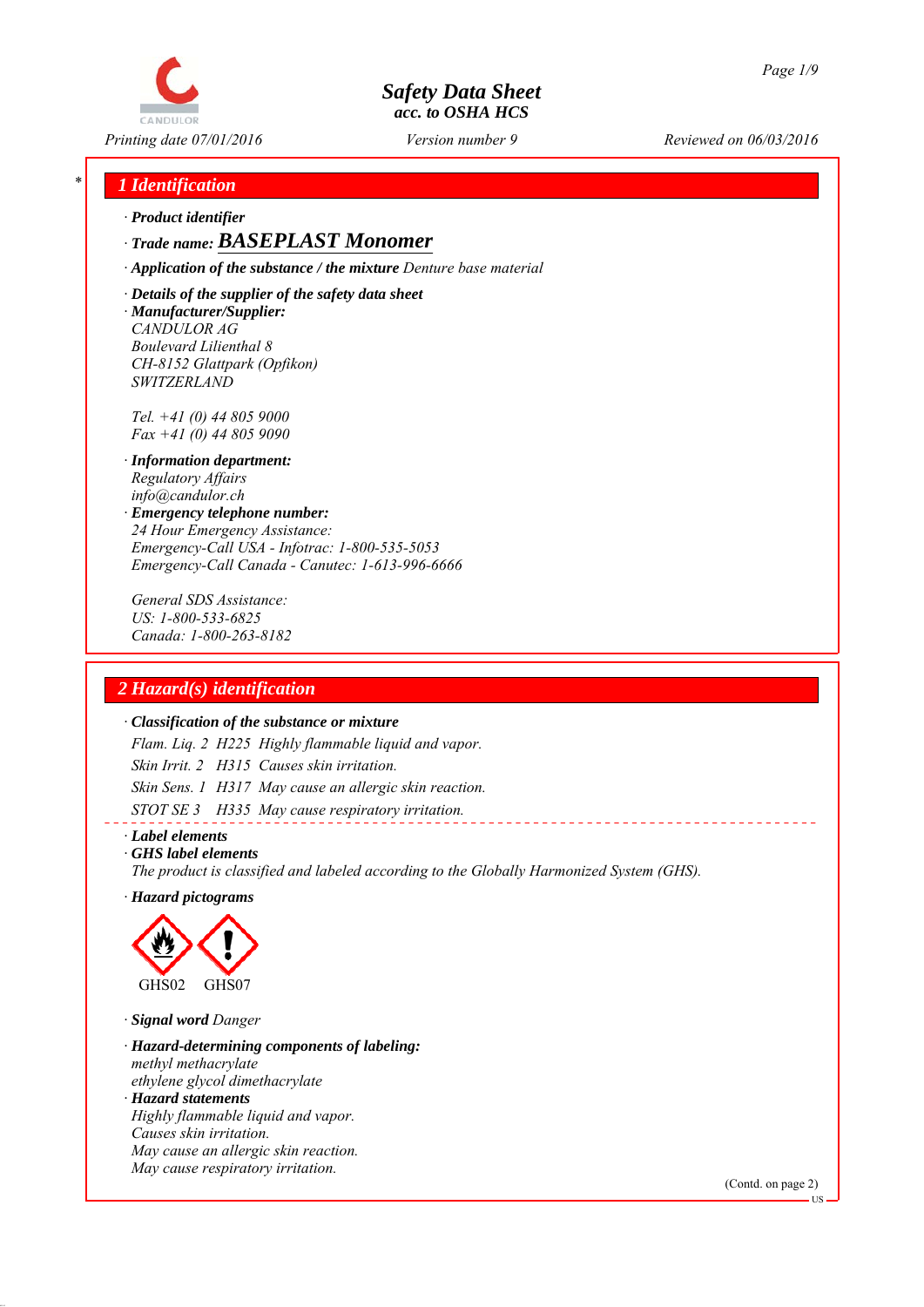2

FIRE

*Printing date 07/01/2016 Reviewed on 06/03/2016 Version number 9*

(Contd. of page 1)

# *Trade name: BASEPLAST Monomer*

*∙ Precautionary statements Keep away from heat/sparks/open flames/hot surfaces. No smoking. Avoid breathing dust/fume/gas/mist/vapors/spray Do not get in eyes, on skin, or on clothing. Wear protective gloves/protective clothing/eye protection/face protection. If on skin (or hair): Take off immediately all contaminated clothing. Rinse skin with water/shower. Dispose of contents/container in accordance with local/regional/national/international regulations. ∙ Classification system: ∙ NFPA ratings (scale 0 - 4)* 3 2 *Health = 2 Fire = 3 Reactivity = 2 ∙ HMIS-ratings (scale 0 - 4)* **HEALTH**  $\boxed{\text{REACTIVITY} \boxed{2}}$  *Reactivity = 2* 2 *Health = 2* 3 *Fire = 3 ∙ Other hazards ∙ Results of PBT and vPvB assessment ∙ PBT: Not applicable. ∙ vPvB: Not applicable.*

#### *3 Composition/information on ingredients*

*∙ Chemical characterization: Mixtures*

*∙ Description: Mixture of the substances listed below with nonhazardous additions.*

*∙ Dangerous components:*

*CAS: 80-62-6 methyl methacrylate 50-100%*

*CAS: 97-90-5 ethylene glycol dimethacrylate 2.5-<10%*

#### *4 First-aid measures*

- *∙ Description of first aid measures*
- *∙ General information: Immediately remove any clothing soiled by the product.*
- *∙ After inhalation:*
- *Supply fresh air; consult doctor in case of complaints.*
- *In case of unconsciousness place patient stably in side position for transportation.*
- *∙ After skin contact:*
- *Immediately rinse with water.*
- *If skin irritation continues, consult a doctor.*
- *∙ After eye contact: Rinse opened eye for several minutes under running water. Then consult a doctor.*
- *∙ After swallowing:*
- *Rinse out mouth and then drink plenty of water.*
- *Induce vomiting and call for medical help.*
- *∙ Information for doctor:*
- *∙ Most important symptoms and effects, both acute and delayed No further relevant information available.*
- *∙ Indication of any immediate medical attention and special treatment needed*
- *No further relevant information available.*

(Contd. on page 3)

US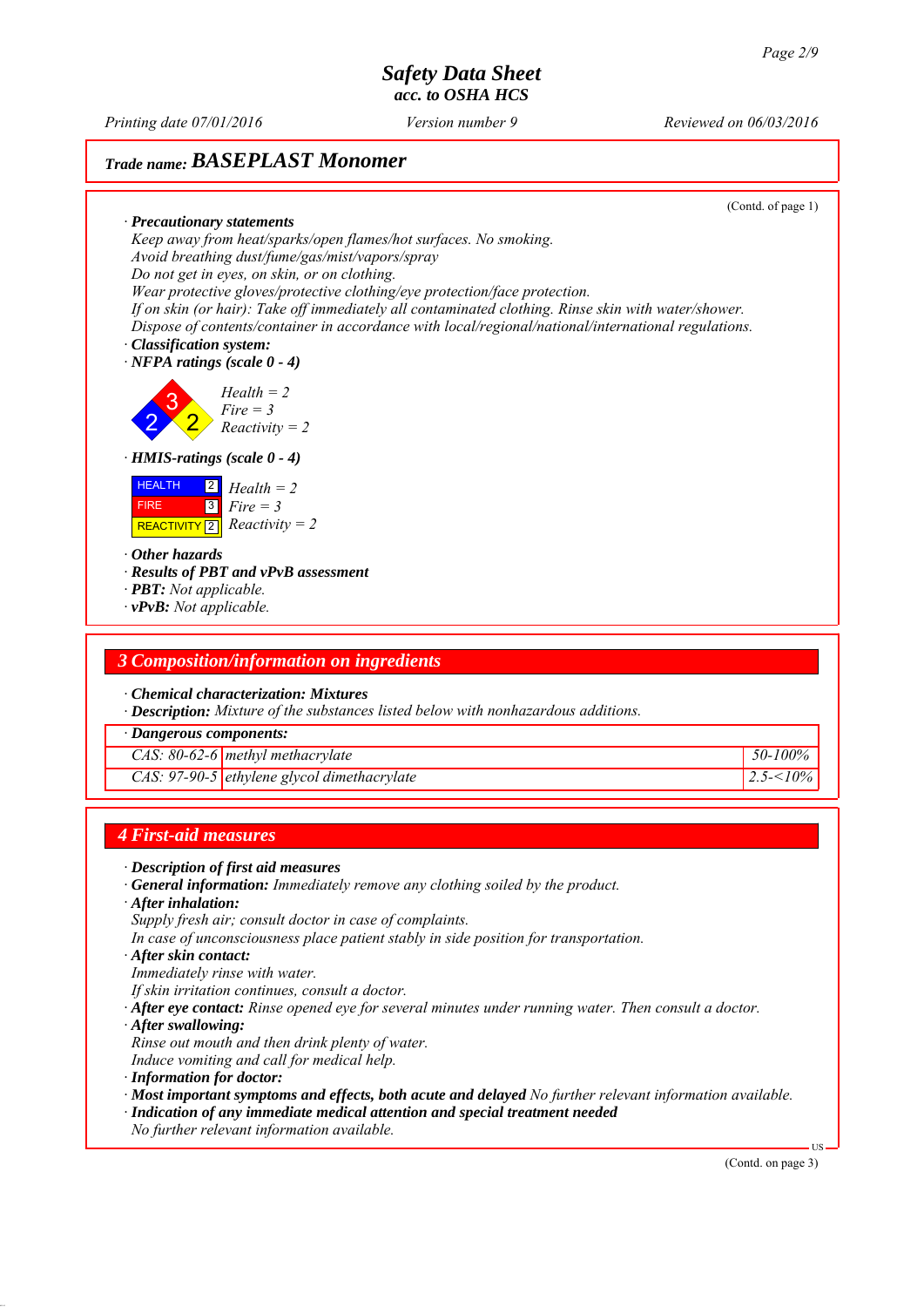*Printing date 07/01/2016 Reviewed on 06/03/2016 Version number 9*

## *Trade name: BASEPLAST Monomer*

(Contd. of page 2)

#### *5 Fire-fighting measures*

- *∙ Extinguishing media*
- *∙ Suitable extinguishing agents:*
- *CO2, extinguishing powder or water spray. Fight larger fires with water spray or alcohol resistant foam. ∙ For safety reasons unsuitable extinguishing agents: Water with full jet*
- *∙ Special hazards arising from the substance or mixture No further relevant information available.*
- *∙ Advice for firefighters*
- *∙ Protective equipment: No special measures required.*
- *∙ Additional information Cool endangered receptacles with water spray.*

#### *6 Accidental release measures*

- *∙ Personal precautions, protective equipment and emergency procedures Wear protective equipment. Keep unprotected persons away.*
- *∙ Environmental precautions: Do not allow to enter sewers/ surface or ground water.*
- *∙ Methods and material for containment and cleaning up:*
- *Absorb with liquid-binding material (sand, diatomite, acid binders, universal binders, sawdust). Ensure adequate ventilation.*
- *Do not flush with water or aqueous cleansing agents*
- *∙ Reference to other sections*
- *See Section 7 for information on safe handling.*
- *See Section 8 for information on personal protection equipment.*
- *See Section 13 for disposal information.*

#### *7 Handling and storage*

#### *∙ Handling:*

- *∙ Precautions for safe handling*
- *Only adequately trained personnel should handle this product. Ensure good ventilation/exhaustion at the workplace. For use in dentistry only.*
- *∙ Information about protection against explosions and fires: Keep ignition sources away - Do not smoke. Protect against electrostatic charges.*
- *∙ Conditions for safe storage, including any incompatibilities*
- *∙ Storage:*
- *∙ Requirements to be met by storerooms and receptacles: Store in a cool location. Store only in the original receptacle.*
- *∙ Information about storage in one common storage facility: Store away from oxidizing agents.*
- *∙ Further information about storage conditions:*
- *Keep receptacle tightly sealed.*
- *Store receptacle in a well ventilated area.*
- *Protect from heat and direct sunlight.*
- *∙ Specific end use(s) No further relevant information available.*

### *8 Exposure controls/personal protection*

*∙ Additional information about design of technical systems: No further data; see item 7.*

(Contd. on page 4)

**HS**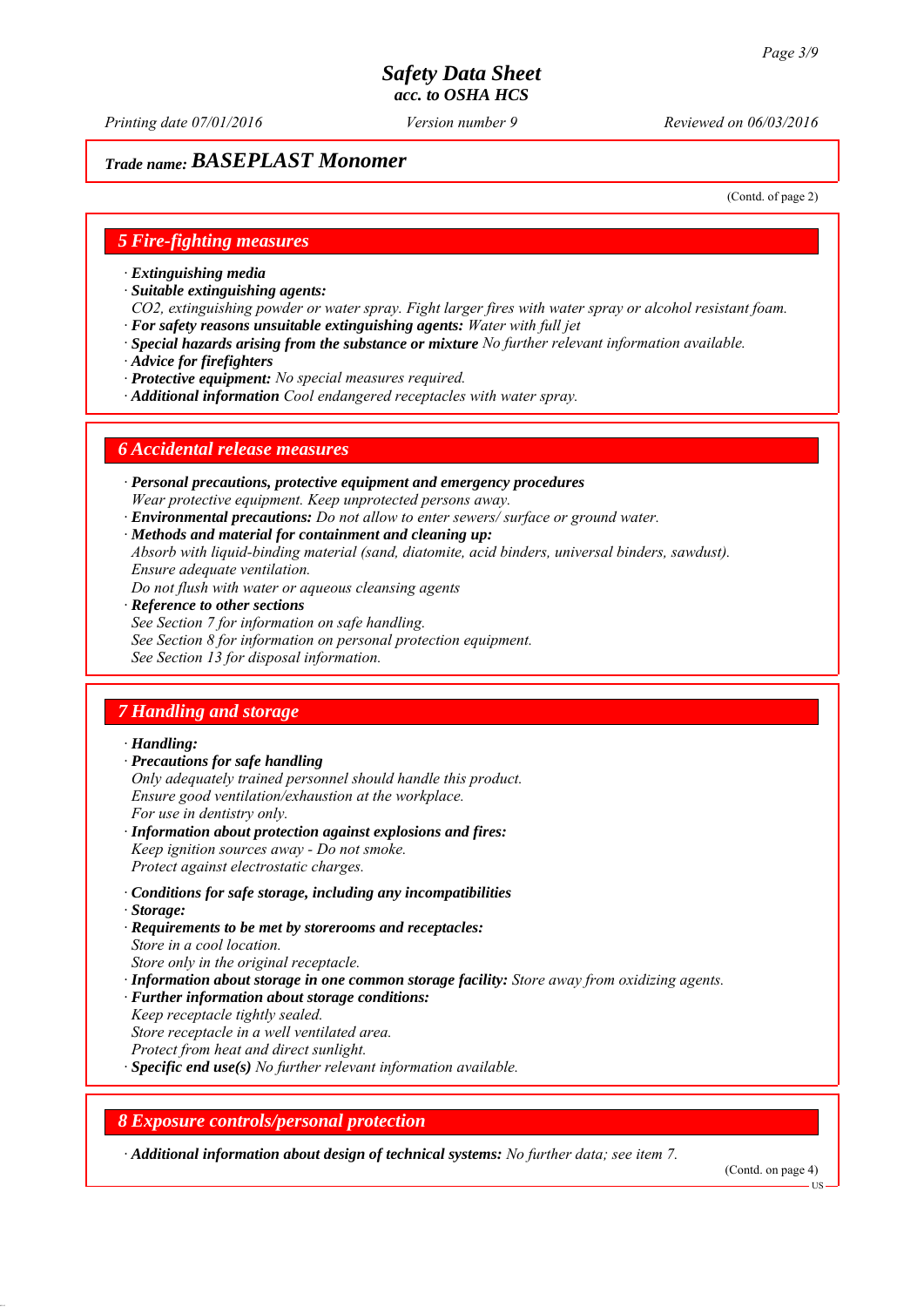*Printing date 07/01/2016 Reviewed on 06/03/2016 Version number 9*

# *Trade name: BASEPLAST Monomer*

(Contd. of page 3)

|                                                         | Components with limit values that require monitoring at the workplace:                                      |
|---------------------------------------------------------|-------------------------------------------------------------------------------------------------------------|
| CAS: 80-62-6 methyl methacrylate                        |                                                                                                             |
| PEL Long-term value: $410$ mg/m <sup>3</sup> , 100 ppm  |                                                                                                             |
| REL Long-term value: $410$ mg/m <sup>3</sup> , 100 ppm  |                                                                                                             |
| $TLV$ Short-term value: 410 mg/m <sup>3</sup> , 100 ppm |                                                                                                             |
| Long-term value: $205$ mg/m <sup>3</sup> , 50 ppm       |                                                                                                             |
| (SEN) NIC-DSEN                                          |                                                                                                             |
|                                                         | · Additional information: The lists that were valid during the creation were used as basis.                 |
|                                                         |                                                                                                             |
| · Exposure controls<br>· Personal protective equipment: |                                                                                                             |
| · General protective and hygienic measures:             |                                                                                                             |
|                                                         | Usual hygienic measures for dental practice and dental laboratories.                                        |
| Keep away from foodstuffs, beverages and feed.          |                                                                                                             |
|                                                         | Immediately remove all soiled and contaminated clothing.                                                    |
|                                                         | Wash hands before breaks and at the end of work.                                                            |
| Avoid contact with the eyes and skin.                   |                                                                                                             |
|                                                         | · Breathing equipment: Use suitable respiratory protective device in case of insufficient ventilation.      |
| · Recommended filter device for short term use:         |                                                                                                             |
| Filter A1                                               |                                                                                                             |
| Filter A2                                               |                                                                                                             |
| Filter A3                                               |                                                                                                             |
| · Protection of hands:                                  |                                                                                                             |
| Protective gloves                                       |                                                                                                             |
|                                                         | After use of gloves apply skin-cleaning agents and skin cosmetics.                                          |
| · Material of gloves                                    |                                                                                                             |
| Butyl rubber, BR                                        |                                                                                                             |
|                                                         | Selection of the glove material on consideration of the penetration times, rates of diffusion and the       |
| degradation                                             |                                                                                                             |
| · Penetration time of glove material                    |                                                                                                             |
| observed.                                               | The exact break through time has to be found out by the manufacturer of the protective gloves and has to be |
|                                                         | · Not suitable are gloves made of the following materials:                                                  |
|                                                         | Commercial medical gloves do not provide protection against the sensitizing effect of methacrylates.        |
| $\cdot$ Eye protection:                                 |                                                                                                             |
|                                                         |                                                                                                             |
| Tightly sealed goggles                                  |                                                                                                             |
|                                                         |                                                                                                             |
|                                                         |                                                                                                             |
|                                                         |                                                                                                             |
| <b>9 Physical and chemical properties</b>               |                                                                                                             |
|                                                         |                                                                                                             |
|                                                         | · Information on basic physical and chemical properties                                                     |
| <b>General Information</b>                              |                                                                                                             |
| $\cdot$ Appearance:                                     |                                                                                                             |
| Form:                                                   | Fluid                                                                                                       |
| Color:                                                  | Colorless                                                                                                   |
|                                                         | (Contd. on page 5)                                                                                          |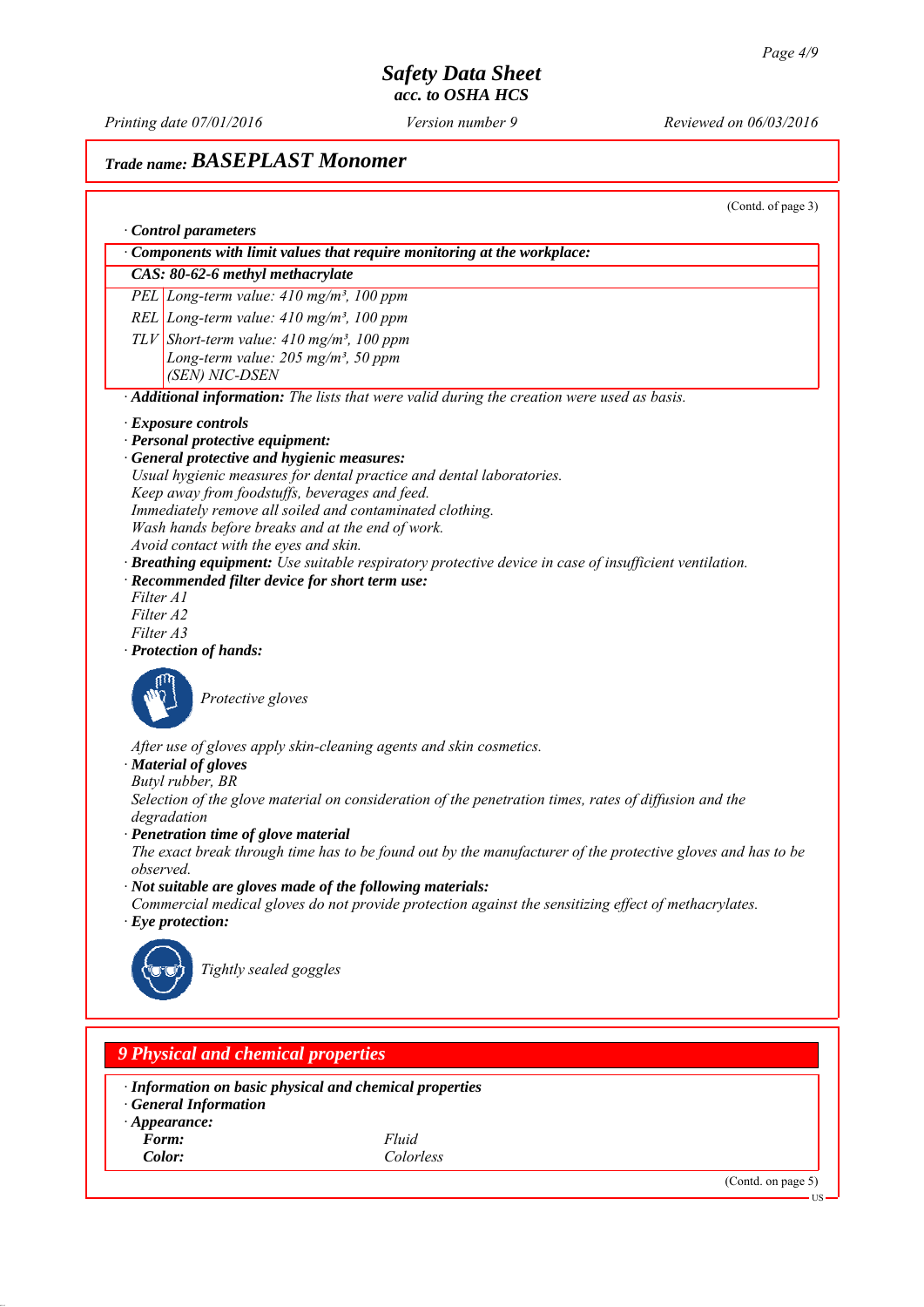*Printing date 07/01/2016 Reviewed on 06/03/2016 Version number 9*

# *Trade name: BASEPLAST Monomer*

|                                                            | (Contd. of page 4)                                                                            |
|------------------------------------------------------------|-----------------------------------------------------------------------------------------------|
| $\cdot$ Odor:                                              | Pungent                                                                                       |
| Odor threshold:                                            | Not determined.                                                                               |
| $\cdot$ pH-value:                                          | Not determined.                                                                               |
| $\cdot$ Change in condition                                |                                                                                               |
| <b>Melting point/Melting range:</b>                        | $-48 °C$ (-54 $°F$ )                                                                          |
| <b>Boiling point/Boiling range:</b>                        | 101 °C (214 °F)                                                                               |
| · Flash point:                                             | $10 \degree C$ (50 $\degree F$ )                                                              |
| · Ignition temperature:                                    | 430 °C (806 °F)                                                                               |
| · Auto igniting:                                           | Product is not selfigniting.                                                                  |
| · Danger of explosion:                                     | Product is not explosive. However, formation of explosive air/vapor<br>mixtures are possible. |
| $\cdot$ Explosion limits:                                  |                                                                                               |
| Lower:                                                     | 2.1 Vol $\%$                                                                                  |
| <b>Upper:</b>                                              | $12.5$ Vol $\%$                                                                               |
| $\cdot$ Vapor pressure at 20 $\cdot$ C (68 $\cdot$ F):     | $47$ hPa (35 mm Hg)                                                                           |
| $\cdot$ Density at 20 $\cdot$ C (68 $\cdot$ F):            | $0.943$ g/cm <sup>3</sup> (7.869 lbs/gal)                                                     |
| $\cdot$ Relative density                                   | Not determined.                                                                               |
| · Vapor density                                            | Not determined.                                                                               |
| $\cdot$ Evaporation rate                                   | Not determined.                                                                               |
| · Solubility in / Miscibility with                         |                                                                                               |
| Water at 20 $\textdegree$ C (68 $\textdegree$ F):          | $1.6$ g/l                                                                                     |
| · Partition coefficient (n-octanol/water): Not determined. |                                                                                               |
| · Viscosity:                                               |                                                                                               |
| Dynamic:                                                   | Not determined.                                                                               |
| Kinematic:                                                 | Not determined.                                                                               |
| $\cdot$ Other information                                  | No further relevant information available.                                                    |

### *10 Stability and reactivity*

*∙ Reactivity No further relevant information available.*

- *∙ Chemical stability Stable under normal handling and storage conditions.*
- *∙ Thermal decomposition / conditions to be avoided: No decomposition if used according to specifications.*
- *∙ Possibility of hazardous reactions*

*Forms explosive gas mixture with air. Reacts with strong oxidizing agents. Exothermic polymerization.*

- *∙ Conditions to avoid No further relevant information available.*
- *∙ Incompatible materials: No further relevant information available.*
- *∙ Hazardous decomposition products: None under normal conditions of storage and use.*

(Contd. on page 6)

US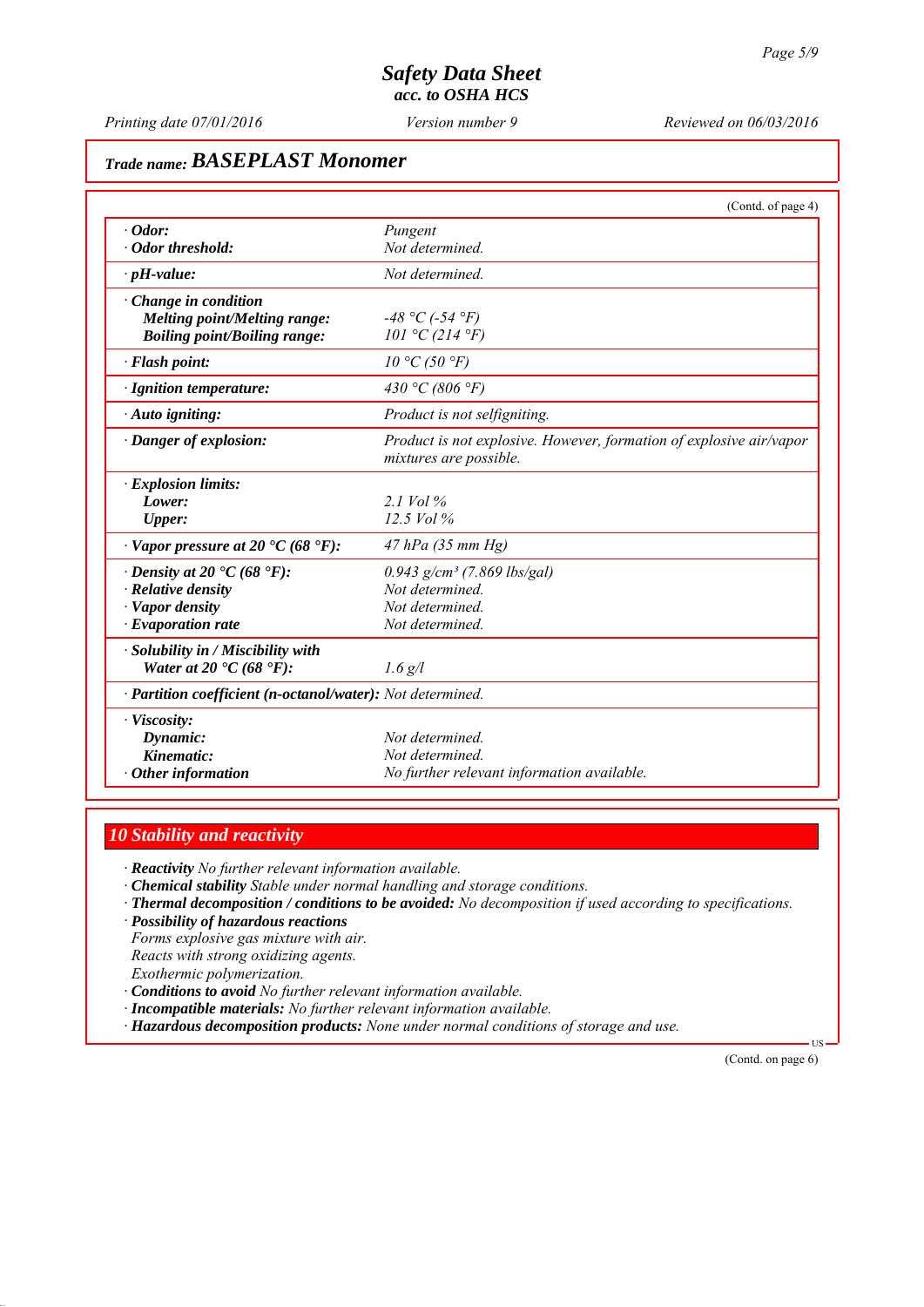*Printing date 07/01/2016 Reviewed on 06/03/2016 Version number 9*

# *Trade name: BASEPLAST Monomer*

(Contd. of page 5)

### *11 Toxicological information*

*∙ Information on toxicological effects*

*∙ Acute toxicity:*

*∙ LD/LC50 values that are relevant for classification:*

*CAS: 80-62-6 methyl methacrylate*

*Oral LD50 7872 mg/kg (rat)*

*∙ on the skin: Irritant to skin and mucous membranes.*

*∙ on the eye: No irritating effect.*

*∙ Sensitization: Sensitization possible through skin contact.*

*∙ Additional toxicological information: No further relevant information available.*

*∙ Carcinogenic categories*

#### *∙ IARC (International Agency for Research on Cancer)*

*CAS: 80-62-6 methyl methacrylate 3* 

*∙ NTP (National Toxicology Program)*

*None of the ingredients is listed.*

*∙ OSHA-Ca (Occupational Safety & Health Administration)*

*None of the ingredients is listed.*

#### *12 Ecological information*

*∙ Toxicity*

- *∙ Aquatic toxicity: No further relevant information available.*
- *∙ Persistence and degradability No further relevant information available.*
- *∙ Behavior in environmental systems:*
- *∙ Bioaccumulative potential No further relevant information available.*
- *∙ Mobility in soil No further relevant information available.*
- *∙ Additional ecological information:*
- *∙ General notes:*

*Water hazard class 1 (Self-assessment): slightly hazardous for water*

*Do not allow undiluted product or large quantities of it to reach ground water, water course or sewage system.*

- *∙ Results of PBT and vPvB assessment*
- *∙ PBT: Not applicable.*
- *∙ vPvB: Not applicable.*
- *∙ Other adverse effects No further relevant information available.*

## *13 Disposal considerations*

- *∙ Waste treatment methods*
- *∙ Recommendation:*

*Must not be disposed of together with household garbage. Do not allow product to reach sewage system. Take to an approved landfill or a waste incineration plant, under conditions approved by the local authority.*

*∙ Uncleaned packagings:*

*∙ Recommendation: Disposal must be made according to official regulations.*

(Contd. on page 7)

US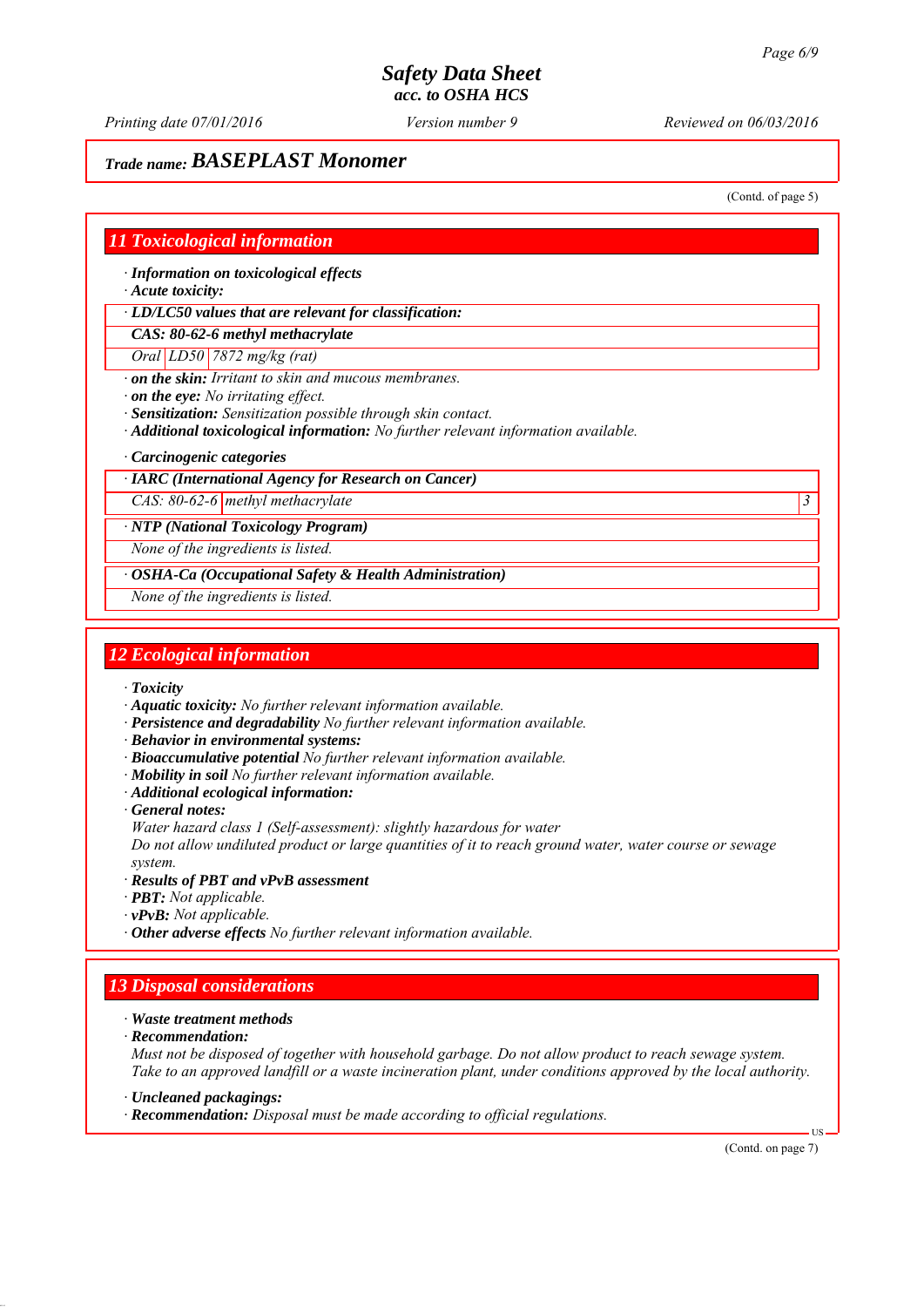*Printing date 07/01/2016 Reviewed on 06/03/2016 Version number 9*

# *Trade name: BASEPLAST Monomer*

(Contd. of page 6)

| <b>14 Transport information</b>                                                     |                                                  |
|-------------------------------------------------------------------------------------|--------------------------------------------------|
| $\cdot$ UN-Number                                                                   |                                                  |
| · DOT, ADR, RID, ADN, IMDG, IATA                                                    | <i>UN1247</i>                                    |
| $\cdot$ UN proper shipping name                                                     |                                                  |
| $\cdot$ <i>DOT</i>                                                                  | Methyl methacrylate monomer, stabilized          |
| · ADR/RID/ADN                                                                       | 1247 Methyl methacrylate monomer, stabilized     |
| · IMDG, IATA                                                                        | METHYL METHACRYLATE MONOMER, STABILIZED          |
| · Transport hazard class(es)                                                        |                                                  |
| $\cdot$ DOT                                                                         |                                                  |
|                                                                                     |                                                  |
| · Class                                                                             | 3 Flammable liquids                              |
| $\cdot$ Label                                                                       | 3<br>____________________                        |
| · ADR/RID/ADN                                                                       |                                                  |
|                                                                                     |                                                  |
| · Class                                                                             | 3 (F1) Flammable liquids                         |
| $\cdot$ Label                                                                       | $\overline{3}$                                   |
| · IMDG, IATA                                                                        |                                                  |
|                                                                                     |                                                  |
| · Class                                                                             | 3 Flammable liquids                              |
| $\cdot$ Label                                                                       | 3                                                |
| · Packing group                                                                     |                                                  |
| · DOT, ADR, RID, ADN, IMDG, IATA                                                    | П                                                |
| · Environmental hazards:                                                            |                                                  |
| Marine pollutant:                                                                   | No                                               |
| Special precautions for user                                                        | Warning: Flammable liquids                       |
| · Danger code (Kemler):                                                             | 339                                              |
| · EMS Number:                                                                       | $F-E$ , $S-D$                                    |
| · Transport in bulk according to Annex II of<br><b>MARPOL73/78 and the IBC Code</b> | Not applicable.                                  |
| · Transport/Additional information:                                                 |                                                  |
| · ADR/RID/ADN                                                                       |                                                  |
| $\cdot$ Excepted quantities (EQ)                                                    | Code: E2                                         |
|                                                                                     | Maximum net quantity per inner packaging: 30 ml  |
|                                                                                     | Maximum net quantity per outer packaging: 500 ml |
| $\cdot$ IMDG                                                                        |                                                  |
| $\cdot$ Limited quantities (LQ)                                                     | $_{1L}$                                          |
|                                                                                     | (Contd. on page 8)                               |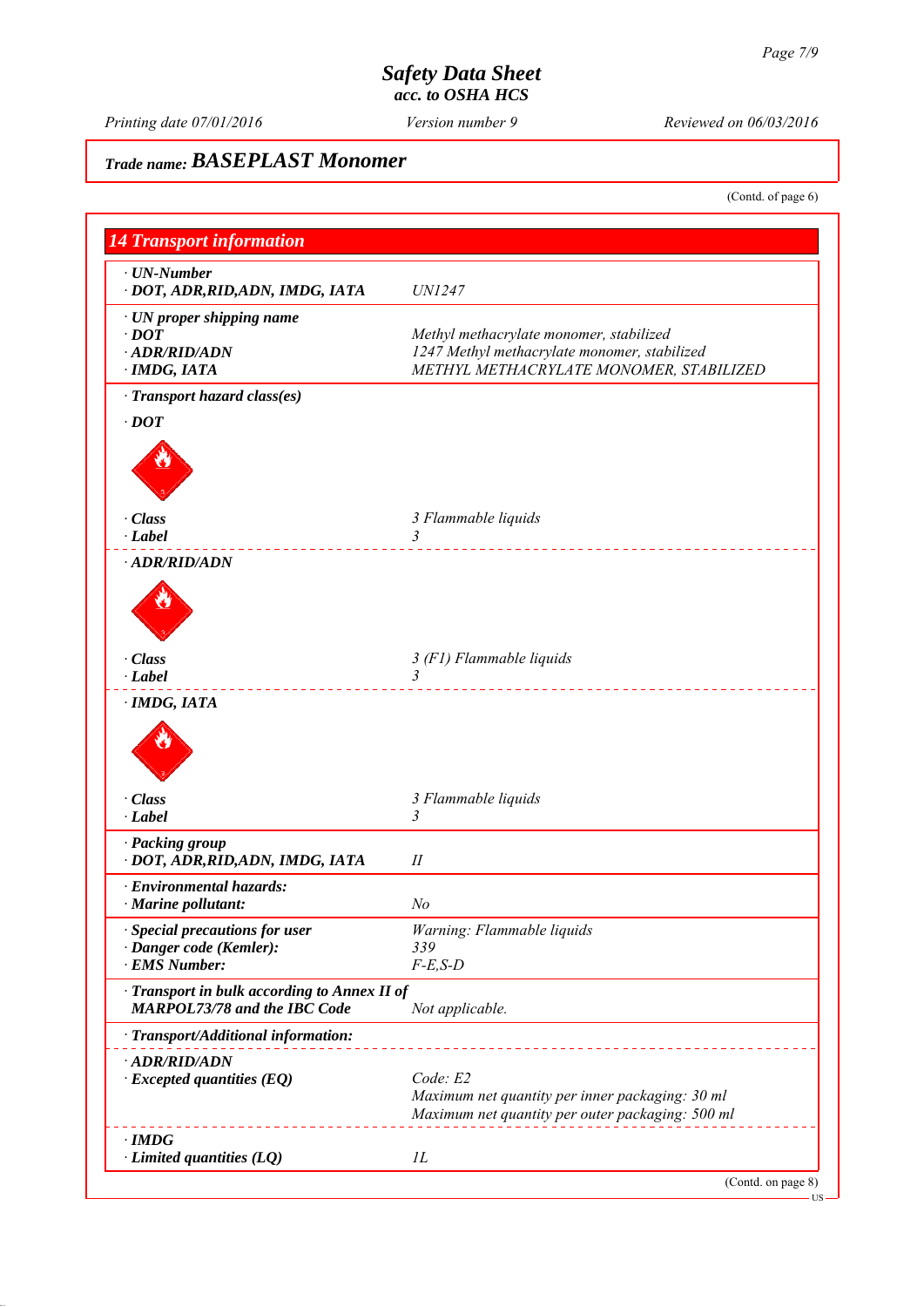*Printing date 07/01/2016 Reviewed on 06/03/2016 Version number 9*

# *Trade name: BASEPLAST Monomer*

|                                  | (Contd. of page 7)                                                                                             |
|----------------------------------|----------------------------------------------------------------------------------------------------------------|
| $\cdot$ Excepted quantities (EQ) | Code E2<br>Maximum net quantity per inner packaging: 30 ml<br>Maximum net quantity per outer packaging: 500 ml |
| · UN "Model Regulation":         | UN1247, Methyl methacrylate monomer, stabilized, 3, II                                                         |

## *15 Regulatory information*

*∙ Safety, health and environmental regulations/legislation specific for the substance or mixture*

*∙ Sara*

#### *∙ Section 355 (extremely hazardous substances):*

*None of the ingredients is listed.*

*∙ Section 313 (Specific toxic chemical listings):*

*CAS: 80-62-6 methyl methacrylate*

*∙ TSCA (Toxic Substances Control Act):*

*All ingredients are listed.*

#### *∙ Proposition 65*

*∙ Chemicals known to cause cancer:*

*None of the ingredients is listed.*

*∙ Chemicals known to cause reproductive toxicity for females:*

*None of the ingredients is listed.*

*∙ Chemicals known to cause reproductive toxicity for males:*

*None of the ingredients is listed.*

*∙ Chemicals known to cause developmental toxicity:*

*None of the ingredients is listed.*

#### *∙ Carcinogenic categories*

*∙ EPA (Environmental Protection Agency)*

*CAS: 80-62-6 methyl methacrylate*  $NL$ 

*∙ TLV (Threshold Limit Value established by ACGIH)*

*CAS: 80-62-6 methyl methacrylate* A4<sup>4</sup>

*∙ NIOSH-Ca (National Institute for Occupational Safety and Health)*

*None of the ingredients is listed.*

*∙ GHS label elements*

*The product is classified and labeled according to the Globally Harmonized System (GHS). ∙ Hazard pictograms*



*∙ Signal word Danger*

*∙ Hazard-determining components of labeling: methyl methacrylate ethylene glycol dimethacrylate ∙ Hazard statements Highly flammable liquid and vapor.*

(Contd. on page 9)